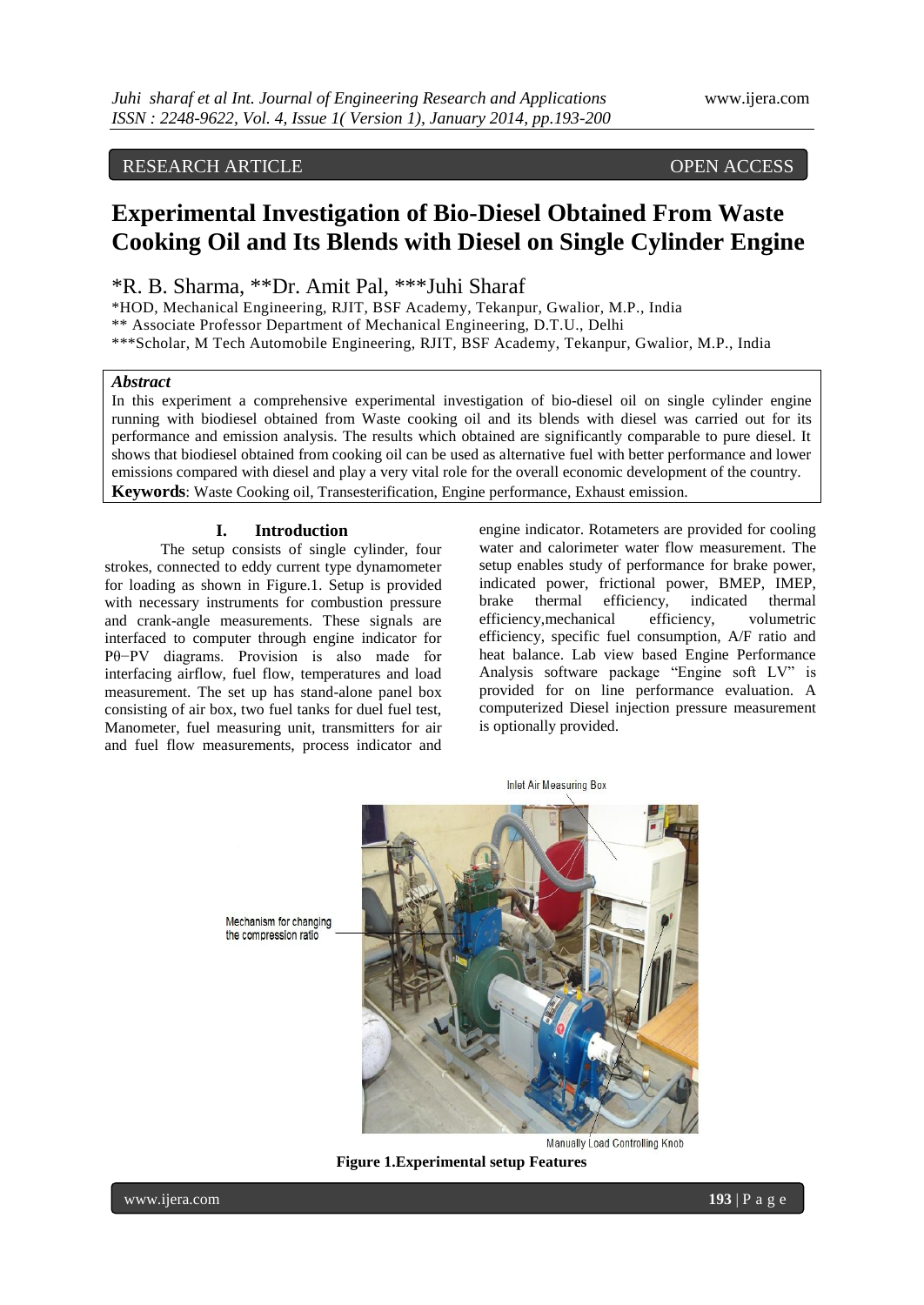- No alteration in Combustion chamber geometry
- Arrangement for duel fuel test
- Online measurements and performance analysis
- Data logging, editing, printing and export, Configurable graphs
- IP, IMEP, FP indication
- Combustion analysis



**Figure2. Line diagram of experimental setup**

- F2 Air flow unit
- F4 Calorimeter water flow kg/hr

T1, T3 Inlet water temperature  ${}^{0}$ K

T2 Outlet engine jacket water temperature  ${}^{0}$ K

T4 Calorimeter water outlet temperature  ${}^{0}$ K

- T5 Exhaust gas to calorimeter inlet temp.  ${}^{0}$ K
- T6 Exhaust gas from calorimeter outlet temp.  ${}^{0}K$

# **II. Eddy Current Dynamometer**

It consists of a stator on which are fitted a number of electromagnets and a rotor disc and coupled to the output shaft of the engine. When rotor rotates eddy currents are produced in the stator due to magnetic flux set up by the passage of field current in the electromagnets. These eddy currents oppose the rotor motion, thus loading the engine. These eddy currents are dissipated in producing heat so that this type of dynamometer needs cooling arrangement. A moment arm measures the torque. Regulating the current in electromagnets controls the load.

# **Table 1 Specifications of engine test setup**

| <b>Product</b>               | Single cylinder, 4 stroke, Diesel<br>(Computerized)                                                                                                                                             |
|------------------------------|-------------------------------------------------------------------------------------------------------------------------------------------------------------------------------------------------|
| Engine                       | Make Kirloskar, Type 1 cylinder,<br>4 stroke Diesel, water cooled,<br>power 3.5 kW at 1500 rpm, stroke<br>110 mm, bore 87.5 mm. 661 cc,<br>CR 17.5, Modified to VCR<br>engine CR range 12 to 18 |
| <b>Dynamometer</b>           | Type eddy current, water cooled,                                                                                                                                                                |
| <b>Temperature</b>           | Type RTD, PT100 and                                                                                                                                                                             |
| sensor                       | Thermocouple, Type K                                                                                                                                                                            |
| Rota meter                   | Engine cooling 40-400 LPH;<br>Calorimeter 25-250 LPH                                                                                                                                            |
| <b>Software</b>              | "EnginesoftLV"engine<br>performance analysis software                                                                                                                                           |
| <b>Overall</b><br>dimensions | W 2000 x D 2500 x H 1500 mm                                                                                                                                                                     |
| <b>Smoke meter</b>           | AVL,<br>Make<br>for<br>opacity<br>measurement                                                                                                                                                   |

# **III. Performance Evaluation**

A single cylinder Diesel engine is used for the experimental analysis. Fuel was supplied to the engine from an outside tank. All runs started with a 15-min warm-up period prior to data collection. The gap of 5 minutes was provided between the two consecutive runs. The data measured during the tests included, brake power, torque, and fuel consumption, sfc, opacity. During the test Brake power was varied by adjusting the brake power knob provided on the control panel of the test rig. The tests were performed with pure diesel fuel and blends (B-20, B-40 and B-60). Blends of waste cooking oil biodiesel and diesel were used. The observations were taken at Brake power of 0.5kW, 1kW, 1.5kW, 2kW, 2.5kW, 3kW, 3.5KW and 4.0kW.

Formulation used for calculation of various parameters are described below

- i. Torque (kg m) = Brake power  $\times$  Arm length
- ii. Brake power (kW) =  $(2 \times \pi \times \text{Speed} \times$ Torque  $\times$  9.81) / (60  $\times$  1000)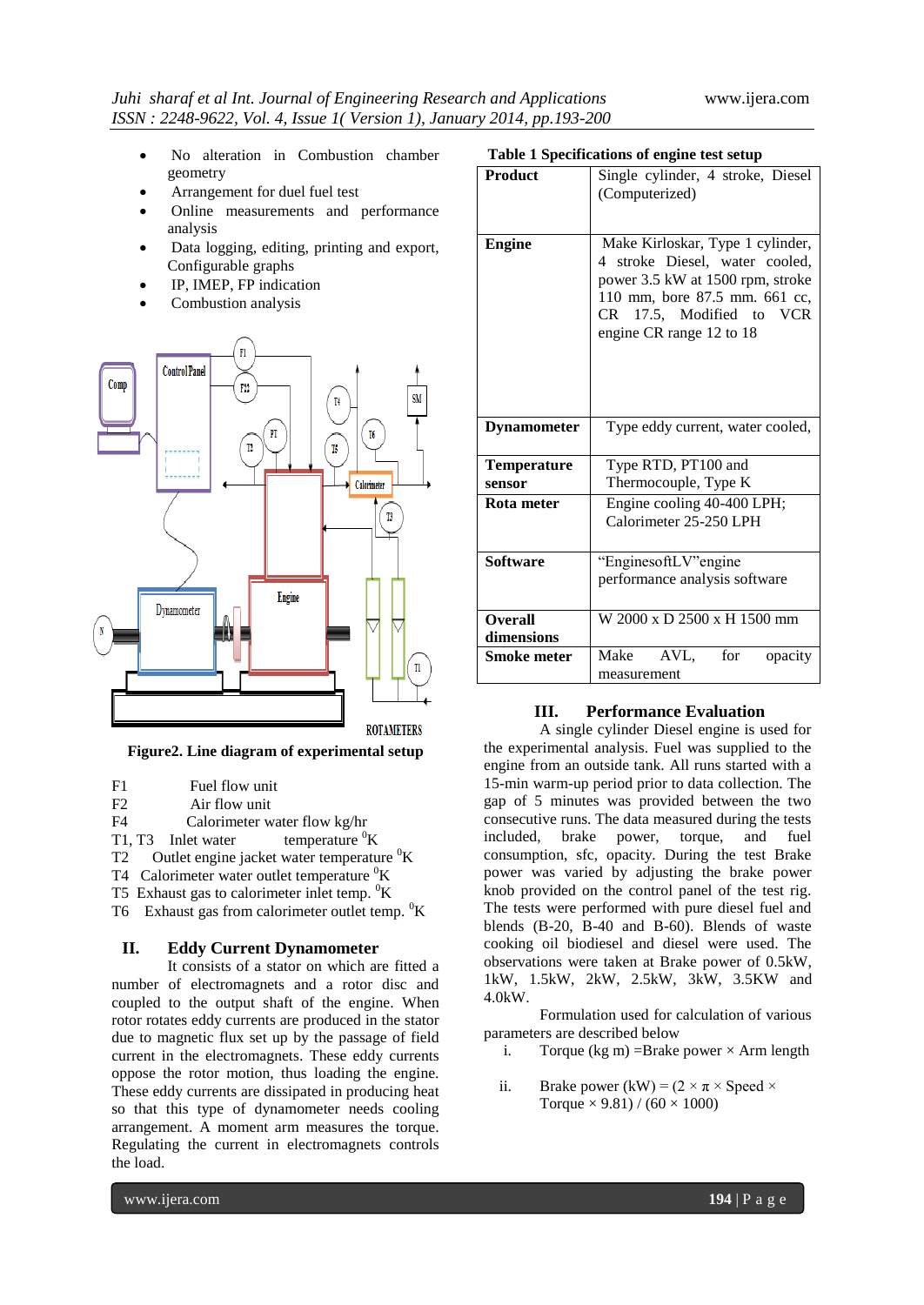- iii. Brake Thermal Efficiency  $(\%) =$ Brake power (kW) $\times3600\times100$ Fuelflowin  $\frac{\text{kg}}{\text{hr}}\times$ calorificvalue (kJ/kg)
- iv. Specific fuel consumption (Kg/kWh)  $=\frac{\text{Fuelflowin}}{\text{Burla}}$ Brake power (kW )
- v. Mechanical Efficiency  $(\%) =$ Brake power (kW )×100 Indicated power (kW )
- vi. Heat balance (kJ/h):
	- a) Heat supplied by fuel  $(kJ/h)$  = fuel flow  $(kg/h) \times$  Calorific value  $(kJ/kg)$
	- b) Heat equivalent to useful work  $(kJ/h)$  = Break power  $(kW)$   $\times$ 3600
	- Heat Break power (%)
	- = Heat equivalent to useful work  $\times$  100 Heat supplied by fuel

a) Heat carried in jacket cooling  
water = 
$$
F_3 \times C_{pw} \times (T_2 - T_1)
$$

Heat carried in jacket cooling water  $(\%)$ Heat carried in jacket cooling water  $\times$  100

# Heat supplied by fuel

b) Heat in Exhaust (calculate value):  
\n
$$
C\rho ex
$$
\n
$$
= F4 * C\rho w
$$
\n
$$
* \frac{(T4 - T3)}{(F1 + F4) (T5 - T6)}
$$

Where,

=

 $C_p$ ex= Specific heat of exhaust gas (kJ/kg<sup>0</sup>C).  $C_{\text{pw}} =$  Specific heat of water (kJ/kg<sup>0</sup>C).  $F_1=$  Fuel consumption (kg/hr).<br> $F_2=$  Air consumption (kg/hr). Air consumption (kg/hr).  $F_3$ = Engine water flow rate (kg/hr).

 $F_4$ = Calorimeter water flow rate

(kg/hr).

 $T_{amb}$ =ambient temperature ( $^0C$ ).

T<sub>1</sub>=Engine water inlet temperature  $(^0C)$ .

T<sub>2</sub>=Engine water outlet temperature  $({}^{0}C)$ .

 $T_3$ =Calorimeter water inlet temperature ( ${}^{0}C$ ).

T<sub>4</sub>=Calorimeter water outlet temperature  $(^{0}C)$ .

 $T_5$ =Exhaust gas to calorimeter inlet temp(<sup>0</sup>C).

 $T_6$ =Exhaust gas from calorimeter outlet temp ( ${}^{0}C$ ).

Heat in Exhaust  $(kJ / h) = (F_1 + F_2)$  $\times C_{\text{next}}(T_3 - T_{\text{amb}})$ Heat in Exhaust  $\left(\% \right) = \frac{\text{Heat in Erhaust} \times 100}{\text{Heat would be feel}}$ Heat supplied by fuel

c) Heat to Radiation and unaccounted (%)= Heat Supplied By Fuel (%) - {(Heatin Jacket Cooling Water  $(\%)$  + Heat to Exhaust  $(\%)$  + Heat Equivalent to Useful Work (%)}

# **IV. Preparation of Blends**

This engine experiment has been performed with different blends of WCO biodiesel and diesel (Diesel, B-20 and B-40). These blends are prepared in quantity of one litre each by mixing required quantity of WCO biodiesel in petroleum diesel. Their description is shown in Table 2. Calorific value of diesel  $= 42000 \text{ kJ/kg}$ . Calorific value of WCO biodiesel =  $39500$  kJ/kg. Density of diesel =  $830 \text{ kg/m}^3$ . Density of WCO biodiesel =  $852 \text{ kg/m}^3$ .

# **Table 2 Description of different blends of biodiesel**

| <b>Type of</b><br>blend | Amount<br>of<br><b>biodiese</b><br>$l$ (ml) | Amount<br>оf<br>diesel(ml | <b>Resulta</b><br>nt<br>calorifi<br>c value<br>(kJ/kg) | <b>Resultant</b><br><b>Density</b><br>$(kg/m^3)$ |
|-------------------------|---------------------------------------------|---------------------------|--------------------------------------------------------|--------------------------------------------------|
| <b>Diesel</b>           | $\Omega$                                    | 1000                      | 42000                                                  | 830                                              |
|                         |                                             |                           |                                                        |                                                  |
| $B-20$                  | <b>200</b>                                  | 800                       | 41500                                                  | 835                                              |
| $B-40$                  | 400                                         | 600                       | 41000                                                  | 839                                              |

# **V. Performance Data**

Experimental data for performance study are given below:

#### **Diesel**

Engine performance parameters obtained from performance testing in single cylinder C. I. engine against different loads for pure diesel are given below in Table 3.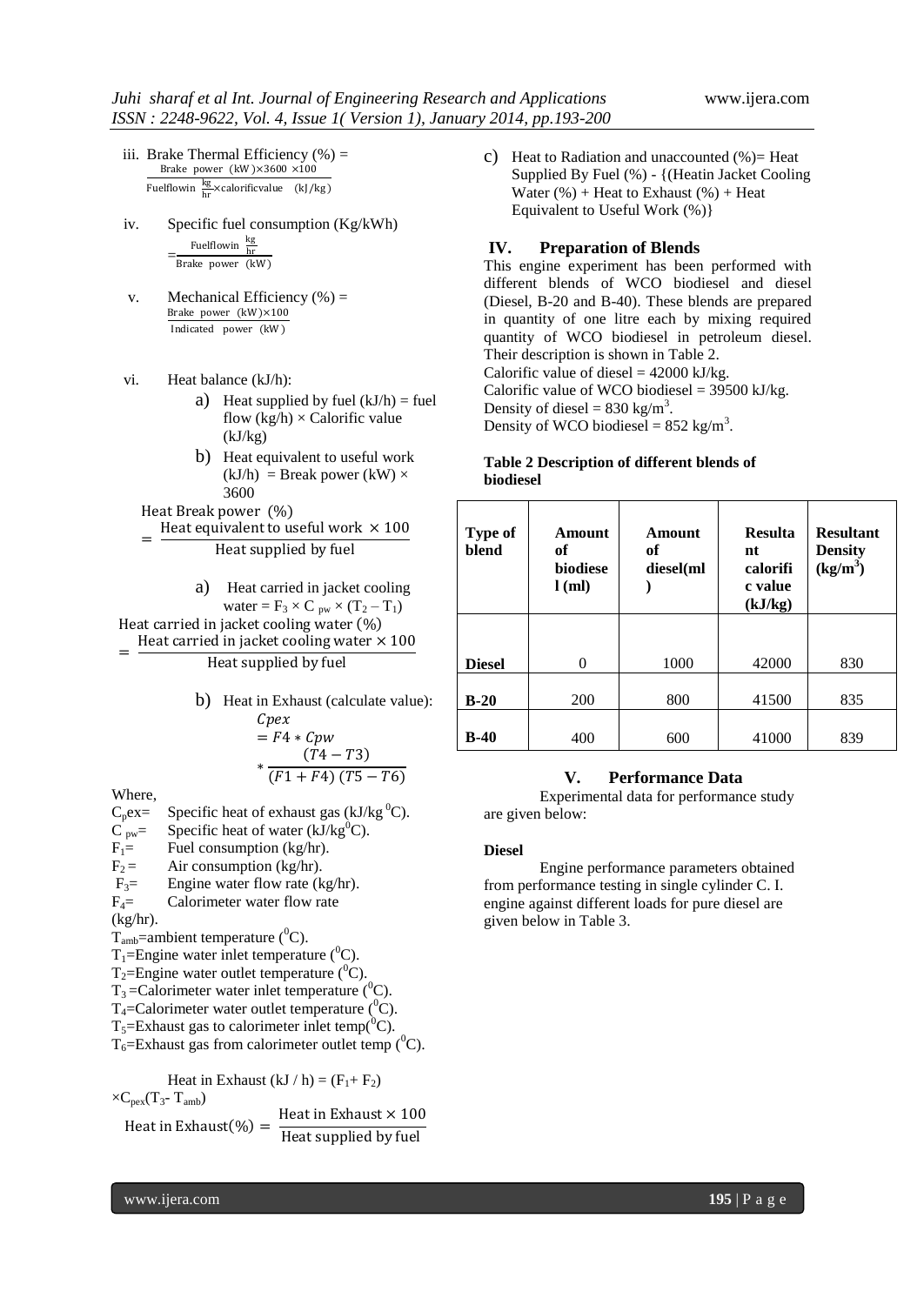| <b>Torq</b> | <b>BP</b> | <b>FP</b> | IP   | <b>BThE</b> | <b>IThE</b> | <b>MechE</b> | <b>Sfc</b>    | Opa            | <b>LOA</b> | $\mathbf C$ | <b>T1</b> | T2    | <b>T3</b> | <b>T4</b> | <b>T5</b> | T6     |
|-------------|-----------|-----------|------|-------------|-------------|--------------|---------------|----------------|------------|-------------|-----------|-------|-----------|-----------|-----------|--------|
| ue<br>(Nm)  | (kW)      | (kW       | (kW) | $($ %)      | $(\%)$      | $(\%)$       | (kg/k)<br>Wh) | city<br>$($ %) | D<br>(kg)  | R           | deg C     | deg C | deg C     | deg C     | deg C     | deg C  |
| 3.18        | 0.54      | 2.15      | 2.69 | 11.85       | 59.16       | 20.03        | 0.72          | 5.4            | 1.75       | 18          | 18.20     | 25.46 | 18.20     | 20.34     | 145.66    | 109.87 |
| 6.06        | 1.01      | 1.98      | 2.99 | 19.01       | 56.42       | 33.69        | 0.45          | 13.5           | 3.34       | 18          | 18.28     | 25.27 | 18.28     | 20.08     | 168.70    | 125.15 |
| 9.28        | l.52      | 1.94      | 3.46 | 24.62       | 56.04       | 43.93        | 0.35          | 19.2           | 5.11       | 18          | 18.30     | 25.96 | 18.30     | 20.36     | 184.00    | 130.04 |
| 12.64       | 2.06      | 1.85      | 3.91 | 26.4        | 55.69       | 52.72        | 0.32          | 26.2           | 6.97       | 18          | 18.43     | 28.76 | 18.43     | 21.96     | 215.83    | 148.33 |
| 15.21       | 2.47      | 1.81      | 4.28 | 31.67       | 54.96       | 57.72        | 0.27          | 31.1           | 8.38       | 18          | 18.53     | 32.17 | 18.53     | 23.52     | 244.57    | 169.53 |
| 18.61       | 2.98      | 1.71      | 4.69 | 33.86       | 53.26       | 63.58        | 0.25          | 39.5           | 10.25      | 18          | 18.55     | 33.41 | 18.55     | 24.60     | 263.67    | 177.24 |
| 22.06       | 3.52      | 1.62      | 5.14 | 35.87       | 52.37       | 68.44        | 0.24          | 54.6           | 12.16      | 18          | 18.58     | 36.08 | 18.58     | 25.59     | 285.78    | 189.60 |
| 25.32       | 4.01      | 1.57      | 5.58 | 37.12       | 51.68       | 71.82        | 0.23          | 59.2           | 13.95      | 18          | 18.61     | 37.73 | 18.61     | 27.99     | 312.18    | 203.26 |

Table 3 performance parameters C. I. engine against different loads for pure diesel

# **VI. Biodiesel Blends from Waste Cooking Oil**

Experiments has been performed by taking waste cooking oil biodiesel (WCO-B) blends with

diesel in proportion of 20% and 40% respectively as a diesel engine fuel and following parameters has been obtained and shown in table 4 and 5

| <b>Torqu</b><br>e | <b>BP</b><br>(kW) | <b>FP</b><br>(kW | <b>IP</b><br>(kW) | <b>BThE</b><br>(%) | <b>TThE</b><br>(%) | Mech<br>E      | <b>Sfc</b><br>(kg/k) | Opacit | LOA<br>D                    | C<br>R | <b>T1</b><br>deg C | <b>T2</b><br>deg C | T <sub>3</sub><br>deg C | <b>T4</b><br>deg C | <b>T5</b><br>deg C | T6<br>deg C |
|-------------------|-------------------|------------------|-------------------|--------------------|--------------------|----------------|----------------------|--------|-----------------------------|--------|--------------------|--------------------|-------------------------|--------------------|--------------------|-------------|
| (Nm)              |                   |                  |                   |                    |                    | $\binom{0}{0}$ | Wh)                  | $(\%)$ | $\left( \mathrm{kg}\right)$ |        |                    |                    |                         |                    |                    |             |
| 3.16              | 0.54              | 2.27             | 2.80              | 11.94              | 62.41              | 19.28          | 0.74                 | 9.1    | 1.75                        | 18     | 17.33              | 23.26              | 17.30                   | 19.05              | 145.76             | 102.6       |
| 6.20              | 1.05              | 2.16             | 3.19              | 19.58              | 60.30              | 32.91          | 0.48                 | 13.02  | 3.43                        | 18     | 17.35              | 23.60              | 17.35                   | 19.54              | 162.72             | 111.45      |
| 9.26              | .54               | 2.05             | 3.58              | 25.21              | 58.58              | 43.01          | 0.36                 | 16.8   | 5.11                        | 18     | 17.38              | 23.99              | 17.36                   | 19.79              | 182.1              | 122.84      |
| 12.58             | 2.07              | 2.02             | 4.06              | 28.94              | 57.24              | 50.98          | 0.32                 | 22.2   | 6.94                        | 18     | 17.40              | 24.55              | 17.40                   | 20.21              | 205.33             | 136.92      |
| 15.75             | 2.56              | .90              | 4.48              | 31.90              | 55.21              | 57.14          | 0.27                 | 27.7   | 8.66                        | 18     | 17.46              | 24.85              | 17.41                   | 20.80              | 228.17             | 150.84      |
| 18.81             | 3.02              | .92              | 4.96              | 33.70              | 55.24              | 61.88          | 0.25                 | 37.8   | 10.46                       | 18     | 17.46              | 25.44              | 17.44                   | 21.64              | 255.14             | 170.10      |
| 21.86             | 3.49              | .85              | 5.35              | 35.07              | 53.63              | 65.23          | 0.24                 | 42.5   | 12.09                       | 18     | 17.50              | 25.85              | 17.48                   | 22.13              | 280.46             | 182.65      |
| 25.22             | 3.99              | . . 79           | 5.78              | 38.42              | 52.70              | 69.03          | 0.23                 | 45.9   | 13.89                       | 18     | 17.54              | 26.78              | 17.54                   | 23.08              | 308.99             | 200.00      |

**Table 5 performance parameters of blends of biodiesel with diesel in proportion of 20%**

| Torqu<br>e<br>(Nm) | <b>BP</b><br>(k<br>W) | <b>FP</b><br>(kW) | $_{\rm IP}$<br>(kW) | <b>BThE</b><br>(%) | <b>IThE</b><br>(%) | MechE<br>$($ %) | Sfc<br>(kg/k)<br>Wh) | Opac<br>ity<br>$\left( \frac{0}{0} \right)$ | <b>LOA</b><br>D<br>(kg) | CR | T1<br>deg C | T2<br>deg C | T <sub>3</sub><br>deg C | <b>T4</b><br>deg C | T5<br>deg C | T6<br>deg C |
|--------------------|-----------------------|-------------------|---------------------|--------------------|--------------------|-----------------|----------------------|---------------------------------------------|-------------------------|----|-------------|-------------|-------------------------|--------------------|-------------|-------------|
| 3.37               | 0.55                  | 2.18              | 2.74                | 12.94              | 63.04              | 20.07           | 0.67                 | 13.67                                       | 1.87                    | 18 | 17.70       | 23.96       | 17.70                   | 19.98              | 149.80      | 109.78      |
| 6.10               | 1.02                  | 2.08              | 3.06                | 19.37              | 59.64              | 32.93           | 0.48                 | 18.92                                       | 3.35                    | 18 | 17.69       | 24.11       | 17.68                   | 20.09              | 162.56      | 113.11      |
| 8.92               | 1.48                  | 2.04              | 3.52                | 24.56              | 59.23              | 41.98           | 0.36                 | 18.01                                       | 4.92                    | 18 | 17.68       | 24.56       | 17.68                   | 20.60              | 182.50      | 124.02      |
| 12.25              | 1.99                  | 1.94              | 3.98                | 29.33              | 58.37              | 50.27           | 0.32                 | 20.72                                       | 6.74                    | 18 | 17.69       | 25.20       | 17.69                   | 21.42              | 203.72      | 136.78      |
| 15.54              | 2.54                  | 2.03              | 4.52                | 35.24              | 63.39              | 55.98           | 0.26                 | 28.13                                       | 8.67                    | 18 | 17.72       | 25.94       | 17.72                   | 22.15              | 226.06      | 150.17      |
| 19.12              | 3.03                  | 1.96              | 4.95                | 36.22              | 68.37              | 61.21           | 0.24                 | 34.21                                       | 10.34                   | 18 | 17.78       | 26.30       | 17.78                   | 22.56              | 251.80      | 164.67      |
| 22.41              | 3.52                  | 1.92              | 5.42                | 38.72              | 76.70              | 65.99           | 0.19                 | 44.03                                       | 12.14                   | 18 | 17.79       | 27.13       | 17.79                   | 23.26              | 276.84      | 179.75      |
| 25.01              | 3.99                  | 1.82              | 5.76                | 40.32              | 78.24              | 70.21           | 0.16                 | 46.20                                       | 13.98                   | 18 | 17.81       | 27.36       | 17.81                   | 23.74              | 303.30      | 194.32      |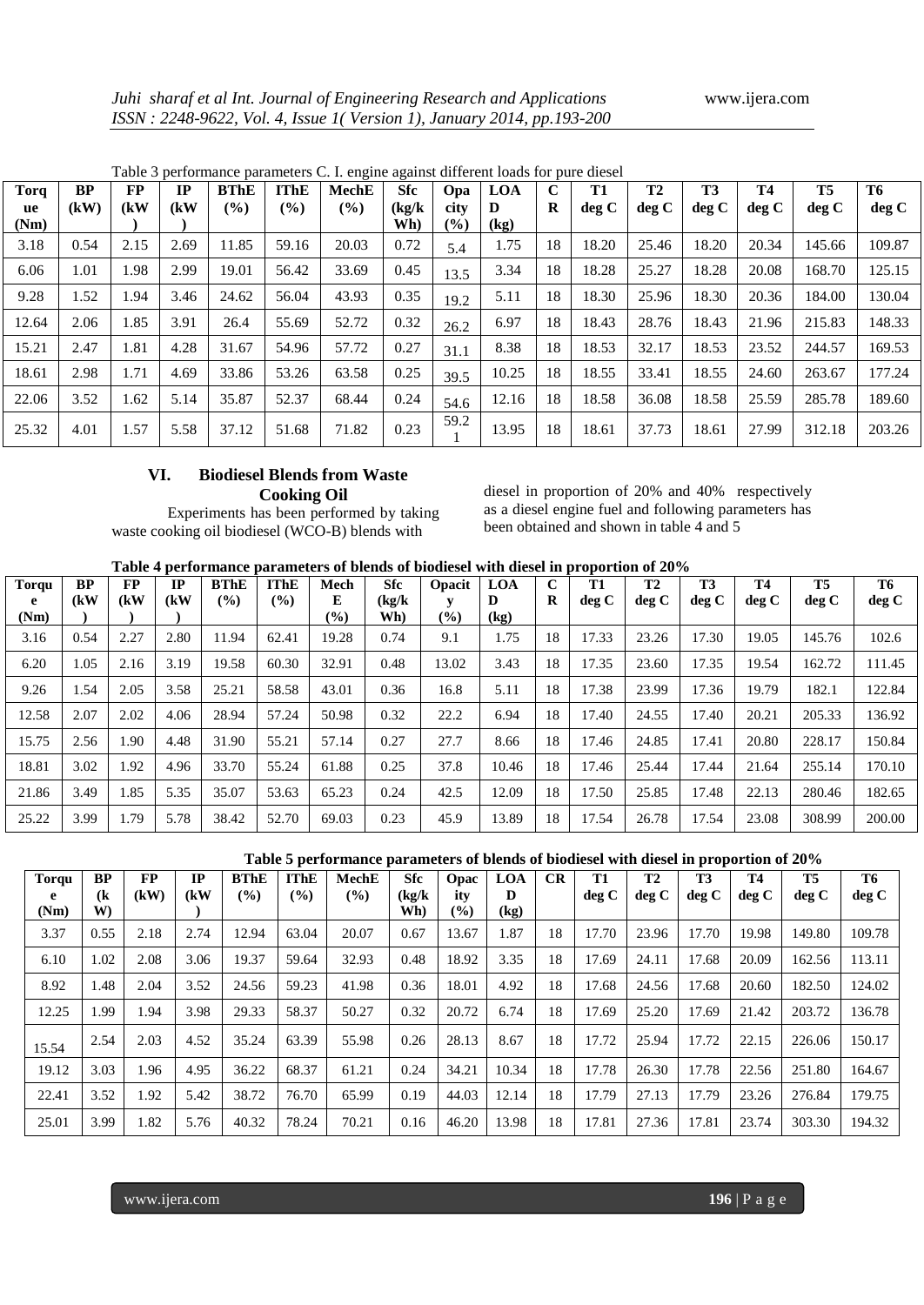#### **VII. Results and Discussions**

The experimental investigations are carried out using the diesel and blends on the test engine. The detailed analyses of these results are discussed in this section.

# **VIII. Variation of Torque v/s Brake Power**

Figure 3 shows the variation of torque with brake power for diesel and blends of waste cooking oil and diesel. Variations of torque for different blends and diesel at all values of brake powers are within a very narrow range. The torque developed for diesel (25.32 Nm) is little more than blends (25.22 Nm, 25.01 Nm respectively for WCO-B20, WCO-B40) at 4.0 kW.



**Figure 3 Variation of Torque v/s Brake Power**

### **Variation of Specific fuel Consumption v/s Brake Power**

The variation of specific fuel consumption vs. brake power is shown in Figure 4 for blends and diesel. For all cases the sfc initially decreases sharply with increase in brake power and afterward remains stable. In case of blends sfc values are higher at the beginning because of higher viscosity. Once the required temperature is attained inside the engine cylinder the values are comparable with diesel but little bit higher specifically for WCO-B20 and WCO-B40 as compared to diesel for a wide range of brake power as shown in Figure 4.



**v/s Brake Power**

### **Variation of Brake Thermal Efficiency v/s Brake Power**

Figure 5 shows comparison of Brake thermal efficiency v/s brake power for different blends in comparison to diesel. For WCO-B20 AND WCO-B40 blend brake thermal efficiency values are higher as compared to diesel at higher load. This is due to better combustion efficiency of blends caused by presence of extra amount of oxygen. The maximum thermal efficiency achieved by WCO-B40 is around 40.32 % at 4.0 kW.



**Figure 5 Variation of Brake Thermal Efficiency v/s Brake Power**

# **Variation of Mechanical Efficiency Vs. Brake Power**

Figure 6 shows comparison of mechanical efficiency and v/s brake power for different blends of wco. For all blends and diesel the variations in values are in the range of 4 % to 6% as shown in Figure 6. Diesel has higher value as compared to blends because of better heat release rate.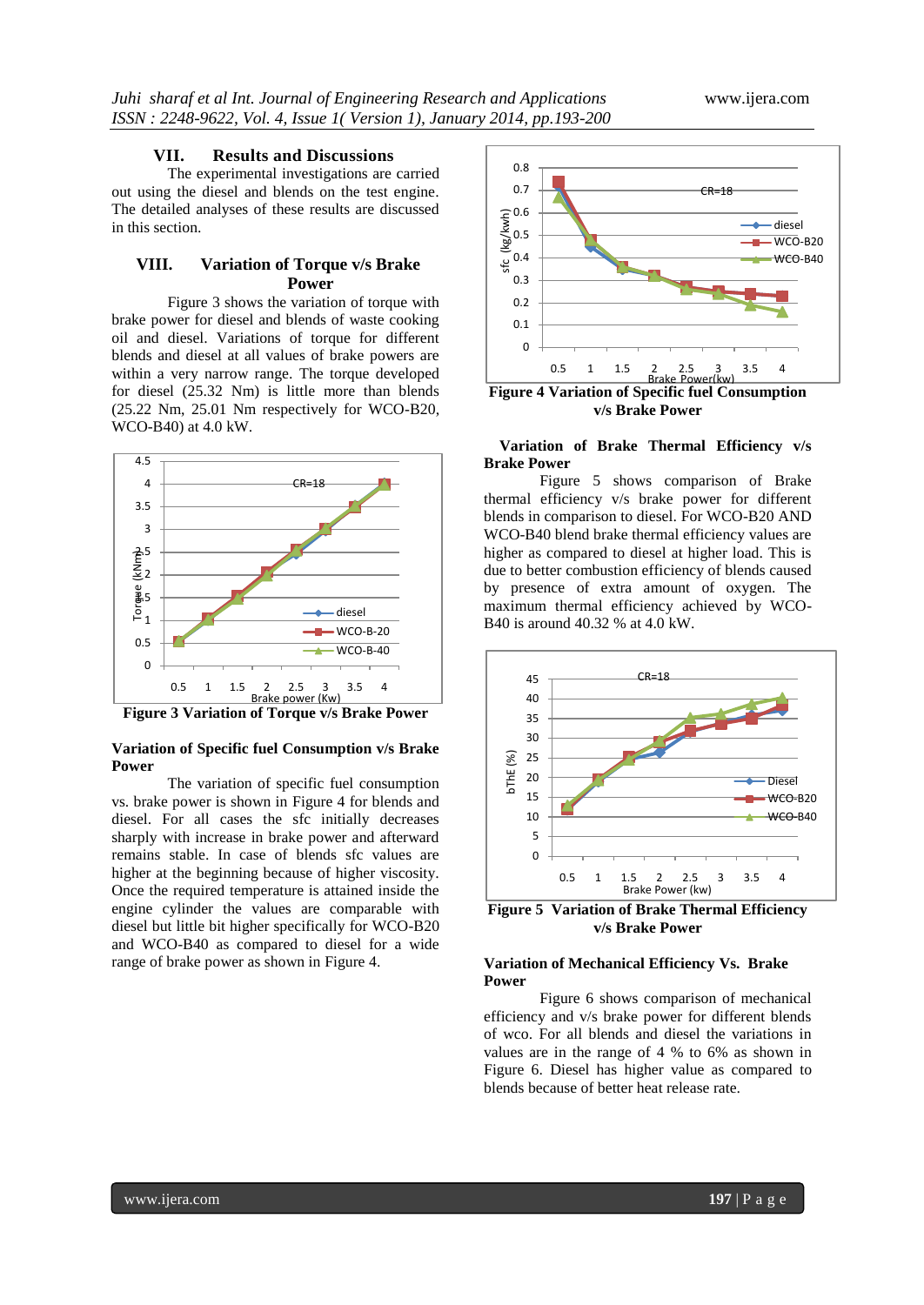

# **Variation of Smoke Opacity v/s Brake Power**

To understand the pollution aspect of WCO and diesel blends the variation of opacity v/s brake power are shown in Figure 7 for blends in comparison to pure diesel. The opacity value for pure diesel is higher as compared to all type of blends for wide range of Brake power. At all brake power condition the opacity of all blends has less value than diesel oil. Maximum value of opacity has obtained at 59.21 at 4.0 kW brake power for pure diesel and for blends 45.9 at 4.0 kW for B-20.



**Figure 7 Variation of Smoke Opacity v/s Brake Power**

#### **Variation of Exhaust Gas Temperature v/s Brake Power**

Exhaust Temperature of the blends such as WCO-B20 and WCO-B40 at various brake powers compared to diesel are shown in the Figure 8. The Ex. Temperature values are higher for blends because of better combustion efficiency. This high temperature is also indication of more NOx emission in case of blends.



#### **Figure 8 Variation of Exhaust Gas Temperature v/s Brake Power**

# **Variation of CO Emission v/s Brake Power**

The characteristics of CO emission are shown in Figure 9, for each fuel, there is a decrease of CO emission on increase of the engine load or brake power. The peak concentrations at the 0.5 kW brake power are0.045%, 0.034% and 0.035%, for diesel, WCO-B20, WCO-B40 respectively. Then higher combustion temperature at higher engine load contributes to the general decreasing trend. With the addition of biodiesel, CO emission also decreases. The reason lies in the fact that the oxygen contained in the biodiesel fuel enhances complete combustion in the cylinder and reduces CO emission.



**Figure 9 Variation of CO Emission v/s Brake Power**

#### **Variation of HC Emission v/s Brake Power**

As shown in Figure 10 for Diesel, the HC emission decreases with increase of brake power due to the increase in combustion temperature associated with higher engine load. For biodiesel blended fuel, the HC emission is lower than that of diesel and decreases with increase of biodiesel in the fuel. However, the lower volatility of biodiesel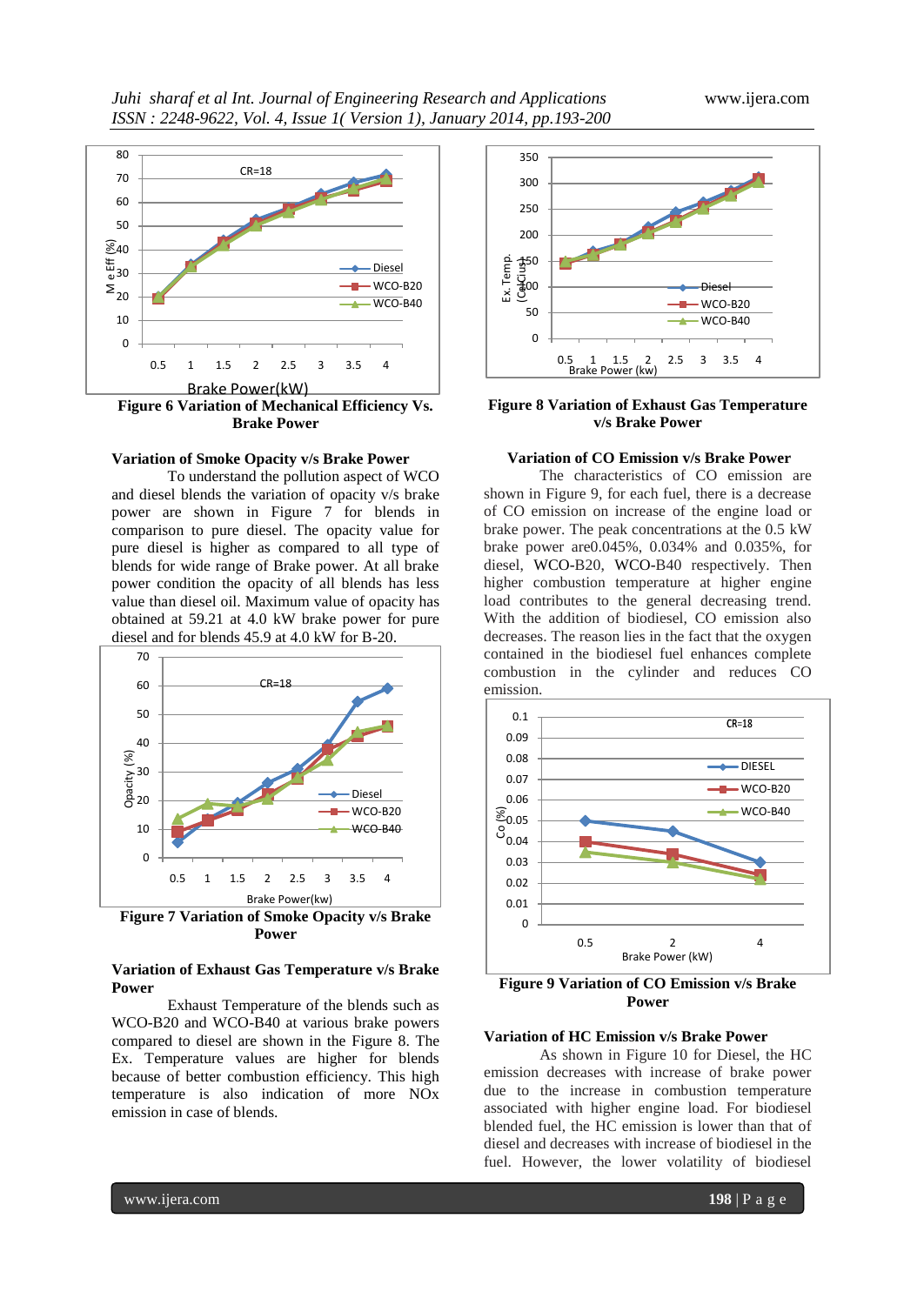compared with diesel contributes to the larger difference in HC emission at low engine loads. The maximum concentrations of HC are 38 ppm, 28ppm, 26 ppm respectively, for diesel, WCO-B20 and WCO-B40.



 **Figure10 Variation of HC Emission v/s Brake Power**

#### **Variation of CO<sup>2</sup> Emission v/s Brake Power**

Figure 11 compares the  $CO<sub>2</sub>$  emissions of various fuels used in the diesel engine. The  $CO<sub>2</sub>$  emission increases with increases in brake load. The lower percentage of biodiesel blends emits very low amount of  $CO<sub>2</sub>$  in comparison to diesel. Using higher concentration biodiesel blends as the fuel,  $CO<sub>2</sub>$  emission is found to increase. But, its emission level is lower than that of the diesel mode. More amount of  $CO<sub>2</sub>$  in exhaust emission is an indication of the complete combustion of fuel. This supports the higher value of exhaust gas temperature.



 **Figure11 Variation of CO<sup>2</sup> Emission v/s Brake Power**

#### **Variation of NO<sup>X</sup> Emission v/s Brake Power**

As shown in Figure 12 The NOx concentration increases with increase of bp for all the fuels. Compared with diesel, NOx emission of the biodiesel blended fuel increases slightly at all tested engine loads and the increase is more obvious at higher engine loads. The peak concentrations at 4 kW bp are 1316 ppm, 1316 and 1388 ppm respectively, for diesel, WCO-B20 and WCO-B40.



**Brake Power**

# **IX. Conclusion**

The performance parameter like brake thermal efficiency, brake specific fuel consumption, brake specific energy consumption, torque have similar as mineral diesel. It is observed that the Exhaust gas temperature for biodiesel blends is lower than diesel. The smoke emissions of biodiesel blends are considerably less as compare to diesel due to complete combustion of the fuel. The results confirm the potential of these blends have in reducing the overburdening imports of diesel fuel.

### **References**

- [1] Meher LC., Naik SN., and Das LM., "Methanolysis of pongamia pinnata (Karanja) oil for production of biodiesel." Journal of Scientific and Industrial research Volume 63, November 2004 pp 913-918.
- [2] Meher LC., Naik SN., "Optimization of alkali-catalyzed transesterification of Pongami pinnata oil for production of biodiesel." Bioresource Technology 97 (2006) pp. 1392-1397.
- [3] Tomasevic AV., Siler-Marinkovic SS." Methanolysis of used frying oil." Fuel processing Technology 81 (2003) pp. 1-6.
- [4] Math MC. and Irfan G. "Optimization of restaurant waste oil methyl ester yield." Journal of Scientific and Industrial research Volume 66, November 2007 pp. 772-776.
- [5] Stavarache C, Vinatoru M, Maeda Y. "Aspects of ultrasonically assisted transesterification of various vegetable oils with methanol.", Ultrasonics Sonochemistry 14(3) March(2007) pp.380- 386.
- [6] Bhake AB, Bankar SL, Shastri SS, Limaye NM. "Aspects of Ultrasonically assisted